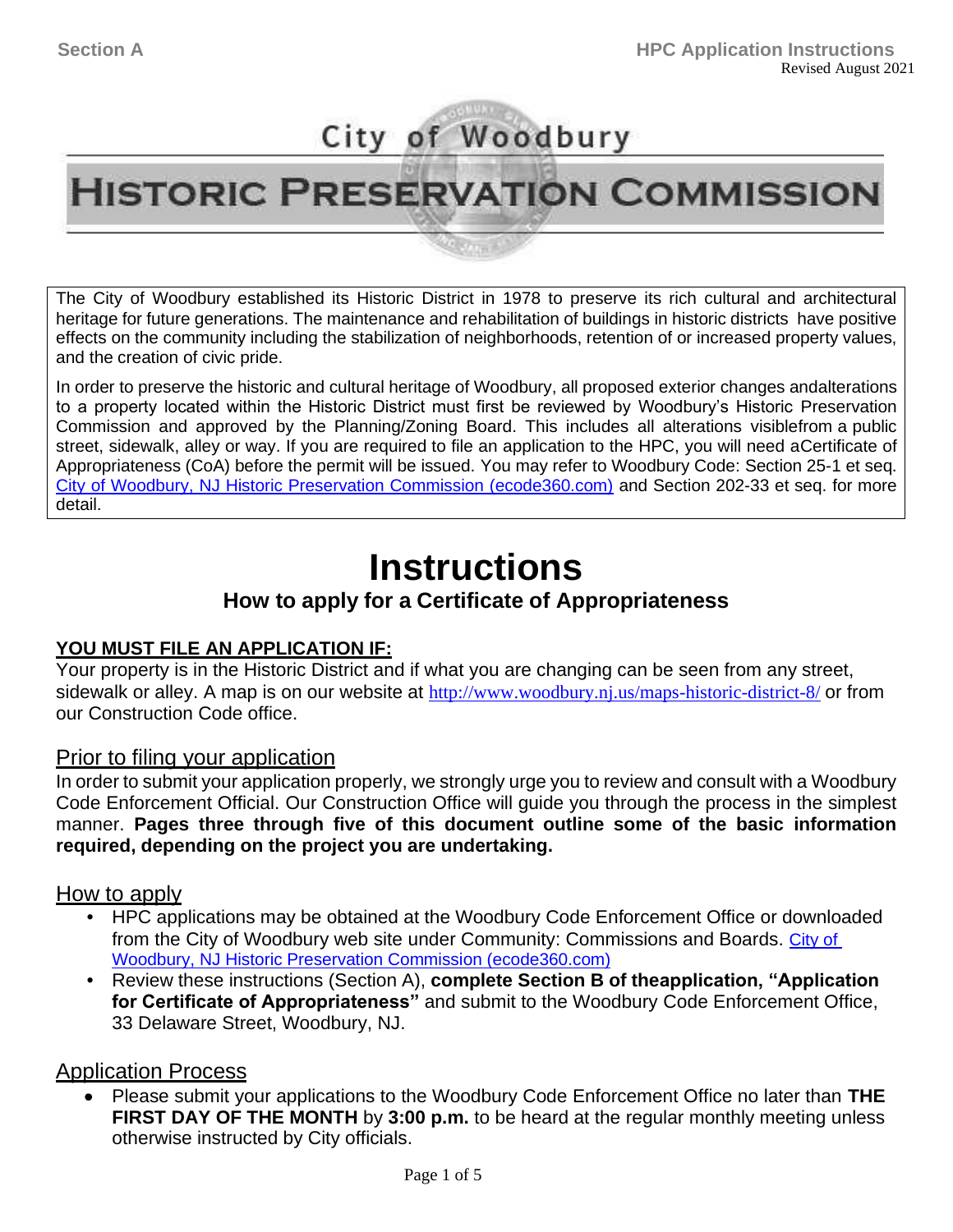- The HPC schedules your application for review at their monthly meeting and makes recommendations, and details these in the Co/A for each application.
- The Woodbury Planning/Zoning Board (P/Z) reviews the Co/A at their regular monthly meeting. The P/Z Board votes upon each Co/A and a decision is rendered on the application.
- The applicant contacts the Code Enforcement Office for a copy of the Co/A prior to starting any work. •

#### Application Hearings

- The applicant has the right and is encouraged to be present at the HPC and P/Z hearings. •
- The Woodbury HPC meets the Third Thursday of every month with the exception of holidays and other conflicts, which may alter the schedule. The meeting begins at 5:30 pm.
- The Woodbury P/Z Board meets the Fourth Thursday of every month with the exception of holidays and other conflicts, which may alter the schedule. The meeting begins at**7:00 p.m.**

#### Application Submission Requirements

Submit the original application **(Section B)** and any supporting documentation, exhibits, pictures, drawings, and/or brochures to original application. Applicants are encouraged to bring samples of the material with them to the HPC meeting.

#### Issuance of Certificate of Appropriateness

- The Woodbury P/Z Board will issue a Co/A after reviewing the HPC recommendation. The Co/A is valid for a period of two (2) years from the date of issuance, and can be extended. •
- Appeals of any P/Z Board decisions must be noted on record at the time of the P/Z Board hearing.
- If your application is denied, appeals are heard by City Council within thirty (30) days. A final decision on the application will be rendered by City Council.

### Getting There

The HPC, P/Z Board, and City Council meet in Council Chambers located on the 2nd floor of City Hall, which is accessible via an elevator from the entrance via the Woodbury Public Library or a stairway in the front entrance of City Hall, 33 Delaware Street.

#### Contact Us

#### **Historic Preservation Commission**:

Chairperson: Wanda McIlvaine: [wandamcilvainehpc@gmail.com](mailto:wandamcilvainehpc@gmail.com) **Planning/Zoning Board**: Phone: 856-845-1300, ext. 127, or John Leech, ext. 132. [JLeech@woodbury.nj.us](mailto:JLeech@woodbury.nj.us)

Submit Completed Application To:

[wandamcilvainehpc@gmail.com](mailto:wandamcilvainehpc@gmail.com) [JLeech@woodbury.nj.us](mailto:JLeech@woodbury.nj.us)

The next three pages are intended to provide you with guidance on your project. While not complete, these will provide you a starting point. It is strongly recommended that you provide as much information as possible with respect to the proposed work to be done and the materials that you intend to use. Photos, sketches, plans, swatches, and brochures are all very helpful and, in many cases, required in order for your application to be properly processed or reviewed.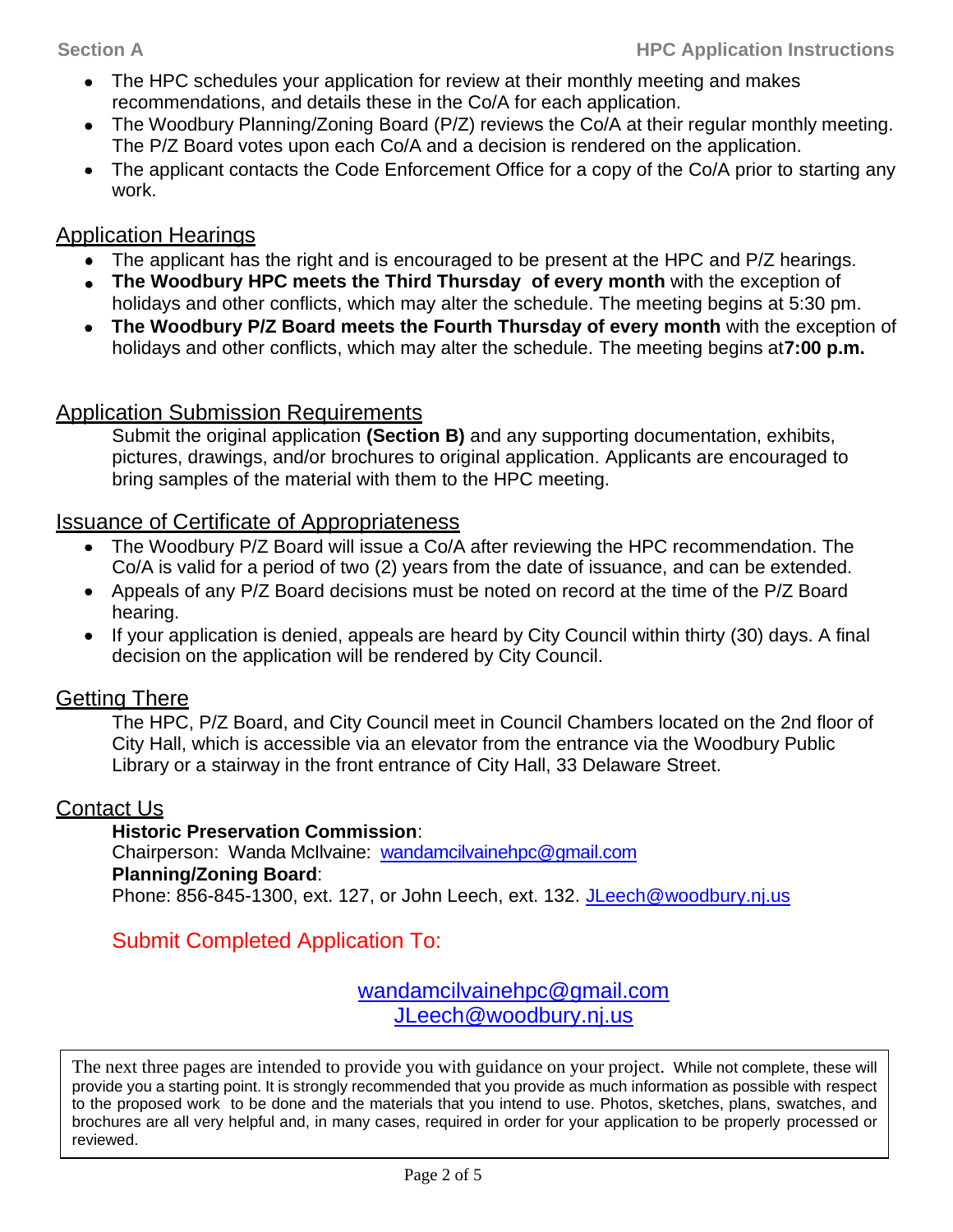#### **Types of applications and Submission requirements**

#### **Additions, New Structures, and Decks**

All new structures and additions are subject to zoning regulations and city ordinance standards set forth in the City of Woodbury Municipal Code. The HPC will review all plans for changes to the property that are visible from a street, place, alley, or way. For new structures, additions to existing structures, and decks, the applicant must provide detailed plans of the proposed structure along with sketches or renderings of the finished project from the vantage that is visible from the street, place, alley or way. This should include architectural details for features suchas painting, landscaping, windows, walkways, roofing, fencing, etc., or any of the items described in the section below.

#### **Doors**

All door replacement applications must provide information detailing the existing condition of the door, including photos of the location. The application must include the manufacturer and a sample door replacement brochure. Repairs to existing doors do not require a Co/A as long as there are no changes to the door size, color, or materials used. The HPC recommends that doors be in kind or in the style or period of the structure.

#### **Fencing**

Fencing height and placement is subject to zoning regulations and city ordinance standards as set forth in the City of Woodbury Municipal Code for the district in which the property is located. Applications for fencing must identify the exact fencing, color and proposed area to be fenced. As part of the application, please submit a brochure for the proposed fence and a full, clear copy of the site plan and/or survey of property. The HPC recommends the use of natural materials such as wood or iron, or materials that replicate the look of wood or iron.

#### **Landscaping/Hardscaping**

Landscaping applications should include all replacements, additions and/or alterations of current landscapingfeatures including trees, shrubs, gardens, walkways, retaining walls, driveways and other hardscaping features visible from the public street, place, alley or way. The application must contain a detailed plan of the landscaping, including the specific plants to be used and their location as well as sample(s) and/or brochure(s) indicating materials and color selections. HPC recommends the use of native plants and trees in the landscape.

#### **Painting (exterior)**

Please specifically identify all exterior paint to be used by indicating both the brand and color name. Swatches or samples (boards/palettes) of proposed colors must be submitted with the application. The applicant should also submit sketches and/or photos showing generally **where each color will be placed on the structure.** The HPC recommends the applicant visit a paint store to find historic color palettes. Please contact the HPC for assistance with paint selection and palettes.

#### **Roofing**

Applications for roofing must identify the manufacturer and color of the proposed roofing materials. The applicant should include details of the specific material, pattern and color selection by submitting a brochure(s) and/or shingle sample with the application along with photos of the existing roof area to be modified. Emergency repairs of a roof are permitted and can be expeditiously approved by the HPC prior to issuing a construction permit. The HPC recommends that roofing materials be selected in the style and period of the structure. For example, there are many composite materials available that replicate materials such as slate.

#### **Sidewalks/Walkways**

All sidewalks and walkways are subject to zoning regulations and town ordinance standards as set forth in the Woodbury Municipal Code. Applications for the installation of new and/or replacement walkways should include a rendering of the proposed changes and the materials to be used along with color selection.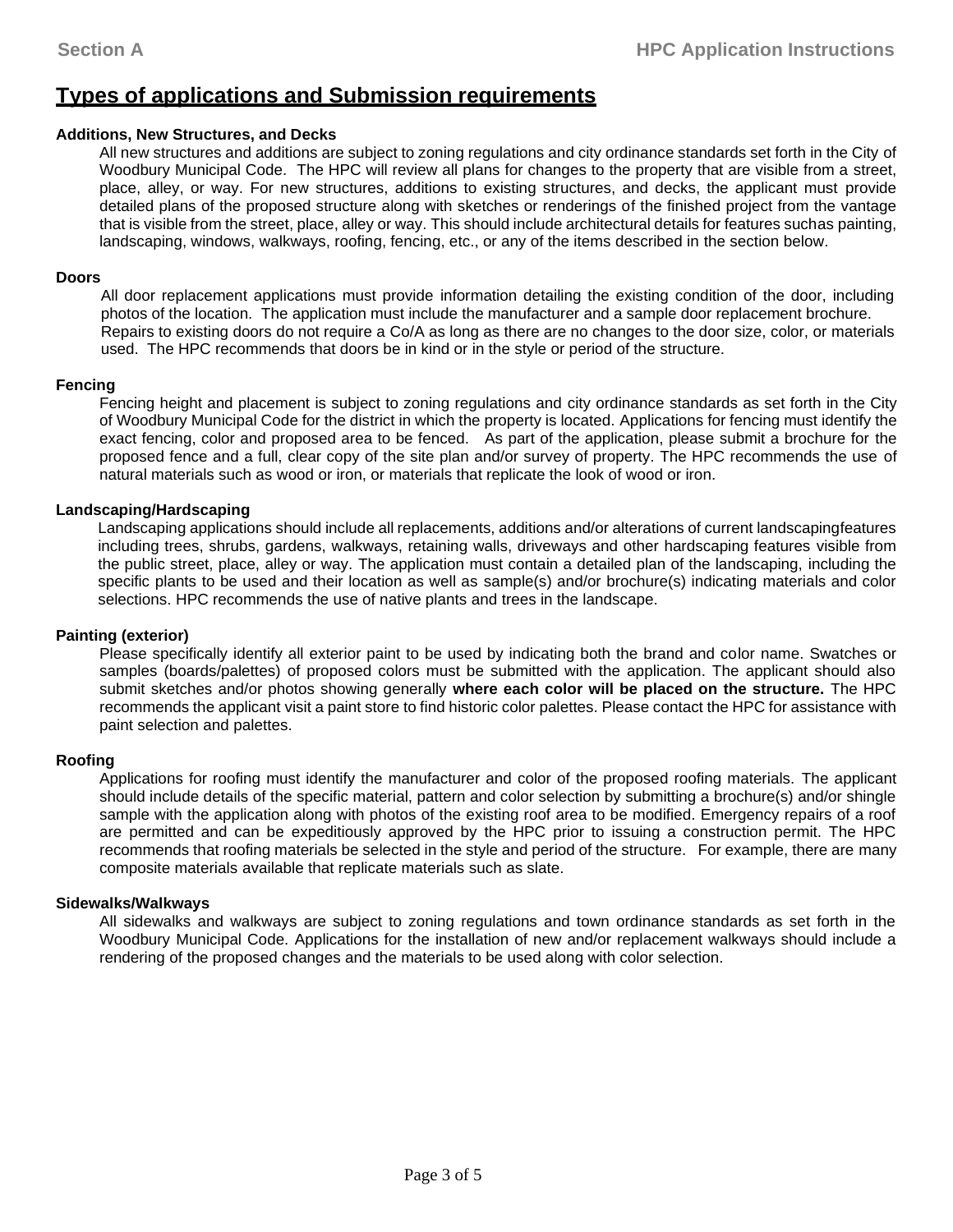#### **Siding**

All siding applications must identify the manufacture, composition materials and color of the proposed siding that is planned. If windows are to be replaced, see the section on windows. Please include photographs of the structure to be sided and include views taken from the street and showing the streetscape. In addition, photographs that illustrate any architectural detail that will be replaced, removed, or repaired should be included in the application. If areas of the structure are to be repaired and painted, please include details from the section on painting. It is helpful to bring a sample of proposed siding (either actual sample or company catalog illustrating the proposed siding) to the HPC meeting.

Vinyl materials are generally discouraged on historically significant properties and it is preferred that property owners repair or replace siding using the original materials of the structure. There are many modern materials available for historic buildings that mimic the authentic details and give a property character in our Historic District. The HPC recommends property owners consider these types of materials over vinyl siding or replacement siding.

#### **Signs**

Signage requirements are subject to **zoning regulations & municipal ordinances** as set forth in the Woodbury Municipal Code. As part of the sign application, please provide a detailed rendering of the proposed sign and include all dimensions and materials to be used along with lettering and colors. Additionally, identify where the proposed sign will be located on the premises and proposed lighting, if any. Photos of the building and proposed locations should be submitted with the application.

**All sign applications must include a signed and sealed copy of the sign design rendered by a NJ Licensed design professional.**

#### **Windows**

All window replacement applications must provide information detailing the existing condition of the windows, including photos. The application must include the replacement window manufacturer and a sample window brochure. Repairs to existing windows do not require a Co/A as long as there are no changes to the window size, color, or materials used. The HPC recommends applicants of historical properties restore and repair windows rather than replace them and can provide the property owner with alternative solutions to replacements.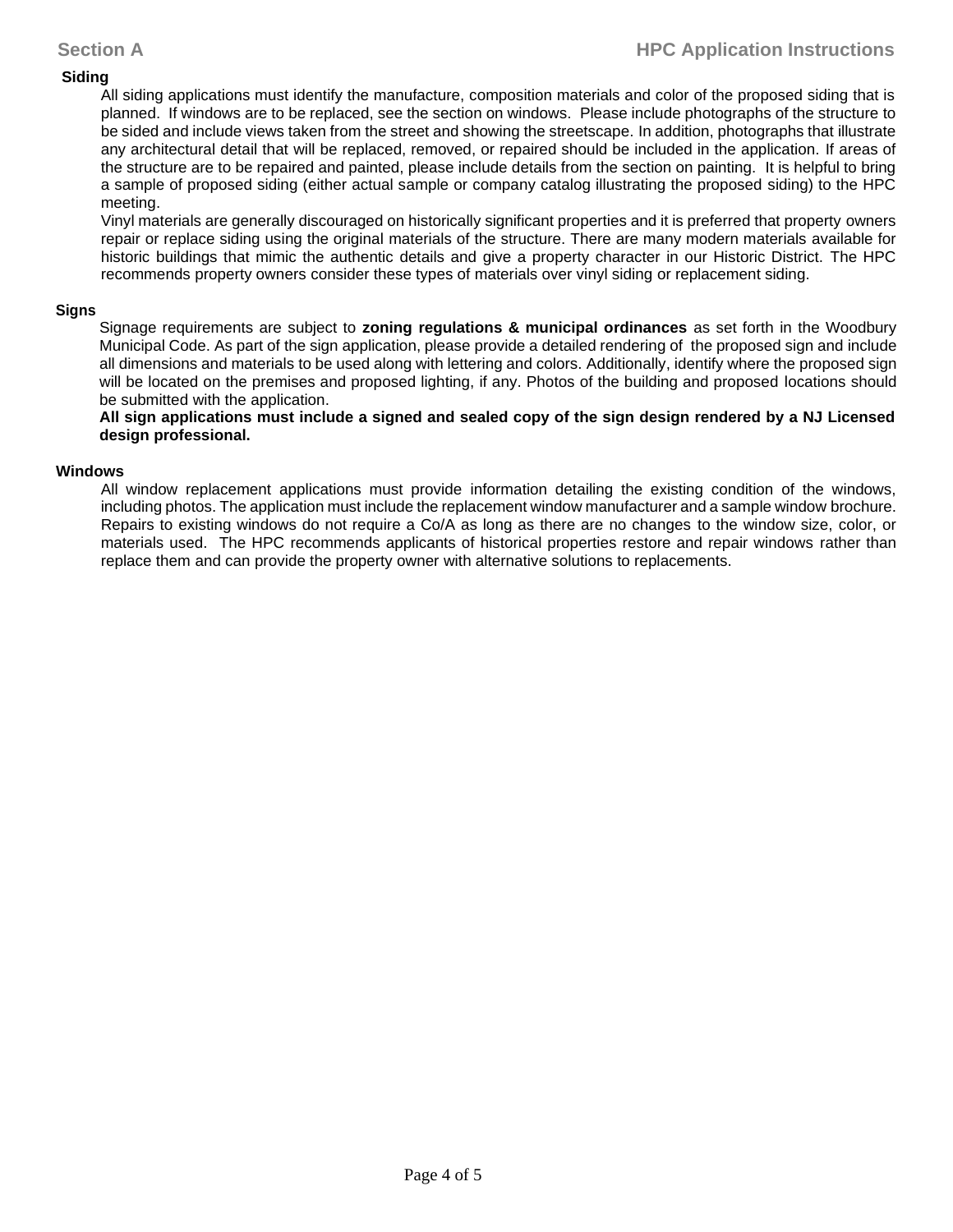## **CHECKLIST** Before you submit your application

This checklist is provided to assist you in assembling the right information for your application. **This is a guide and is not considered a comprehensive list.** It is recommended that the applicant supply as much information as possible with the submission of the application. If you have any questions about what to include, please contact the construction office. Incomplete application packages may result in delays in the application process or denial of the application.

| <b>Additions/New Construction/Decks</b>                                                                                                                                                                                                                                                                                                                                                                                                        | <b>Roofing</b>                                                                                                                                                                                                                                                                                                                                                                                                                                                                              |
|------------------------------------------------------------------------------------------------------------------------------------------------------------------------------------------------------------------------------------------------------------------------------------------------------------------------------------------------------------------------------------------------------------------------------------------------|---------------------------------------------------------------------------------------------------------------------------------------------------------------------------------------------------------------------------------------------------------------------------------------------------------------------------------------------------------------------------------------------------------------------------------------------------------------------------------------------|
| Completed application form.                                                                                                                                                                                                                                                                                                                                                                                                                    | Completed application form including brand/make                                                                                                                                                                                                                                                                                                                                                                                                                                             |
| General photograph showing structure site and                                                                                                                                                                                                                                                                                                                                                                                                  | and color selection.                                                                                                                                                                                                                                                                                                                                                                                                                                                                        |
| surrounding properties.                                                                                                                                                                                                                                                                                                                                                                                                                        | General photograph from the street of structure to                                                                                                                                                                                                                                                                                                                                                                                                                                          |
| Site plan/survey showing proposed structure                                                                                                                                                                                                                                                                                                                                                                                                    | be roofed.                                                                                                                                                                                                                                                                                                                                                                                                                                                                                  |
| location, walkways, landscaping.                                                                                                                                                                                                                                                                                                                                                                                                               | Photographs showing existing roof and areas that                                                                                                                                                                                                                                                                                                                                                                                                                                            |
| Drawings of all elevations visible from the street                                                                                                                                                                                                                                                                                                                                                                                             | will be replaced.                                                                                                                                                                                                                                                                                                                                                                                                                                                                           |
| Samples of exterior materials (company catalog                                                                                                                                                                                                                                                                                                                                                                                                 | Sample of proposed roofing material (either                                                                                                                                                                                                                                                                                                                                                                                                                                                 |
| illustrating siding, roofing, windows, doors, paint                                                                                                                                                                                                                                                                                                                                                                                            | actual sample or company catalog illustrating the                                                                                                                                                                                                                                                                                                                                                                                                                                           |
| colors, etc.).                                                                                                                                                                                                                                                                                                                                                                                                                                 | proposed roofing material).                                                                                                                                                                                                                                                                                                                                                                                                                                                                 |
| <b>Fencing</b>                                                                                                                                                                                                                                                                                                                                                                                                                                 | <b>Siding</b>                                                                                                                                                                                                                                                                                                                                                                                                                                                                               |
| Completed application form including                                                                                                                                                                                                                                                                                                                                                                                                           | Completed application form including brand and                                                                                                                                                                                                                                                                                                                                                                                                                                              |
| brand/make, color, material and proposed                                                                                                                                                                                                                                                                                                                                                                                                       | color selection(s)                                                                                                                                                                                                                                                                                                                                                                                                                                                                          |
| heights.                                                                                                                                                                                                                                                                                                                                                                                                                                       | Photograph of structure to be sided taken from                                                                                                                                                                                                                                                                                                                                                                                                                                              |
| Photograph(s) of the property and photo from                                                                                                                                                                                                                                                                                                                                                                                                   | the street                                                                                                                                                                                                                                                                                                                                                                                                                                                                                  |
| street showing structure.                                                                                                                                                                                                                                                                                                                                                                                                                      | Photograph that illustrate location of proposed                                                                                                                                                                                                                                                                                                                                                                                                                                             |
| Site plan/survey showing location of the proposed                                                                                                                                                                                                                                                                                                                                                                                              | siding placement.                                                                                                                                                                                                                                                                                                                                                                                                                                                                           |
| fence.                                                                                                                                                                                                                                                                                                                                                                                                                                         | Sample of proposed siding (either actual sample                                                                                                                                                                                                                                                                                                                                                                                                                                             |
| Sample of proposed fence (company catalog,                                                                                                                                                                                                                                                                                                                                                                                                     | or company catalog illustrating the proposed                                                                                                                                                                                                                                                                                                                                                                                                                                                |
| brochure illustrating the proposed fence).                                                                                                                                                                                                                                                                                                                                                                                                     | siding).                                                                                                                                                                                                                                                                                                                                                                                                                                                                                    |
| Landscaping/Hardscaping<br>Completed application form.<br>General photograph(s) of the property.<br>Site plan/survey showing proposed landscaping<br>elements and placement.<br>Samples of all improved/added elements<br>including paving bricks/pavers, wall material,<br>lighting, bushes, trees, etc. This can be in the<br>form of a company catalog illustrating proposed<br>elements and include manufacturer, color, and<br>materials. | <b>Signage</b><br>Completed application form including proposed<br>wording, dimensions, material and colors, include<br>lighting details<br>Photograph of structure showing proposed<br>location of sign<br>Drawing/rendering of proposed sign detailing<br>size, type of lettering, colors and any<br>logo/illustrations/graphics<br>The size (proposed dimensions), type of sign<br>material(s), including samples, color(s) including<br>samples, and location of any proposed lighting. |
| <b>Painting</b><br>Completed application form.<br>Photograph of structure to be painted.<br>Samples of paint colors (paint chips, paint<br>company brochure of colors, or similar samples).<br>Sketch and/or marked photograph(s) showing<br>location of where proposed colors are to be<br>placed.                                                                                                                                            | <b>Windows/Doors/Storm Windows</b><br>Completed application form that includes number<br>of windows/doors to be replaced, size, materials,<br>colors<br>General photograph of the structure taken from<br>street<br>Photograph of existing window(s)/door(s)<br>Sample of proposed window/door (company<br>catalog illustrating the proposed window/door)                                                                                                                                   |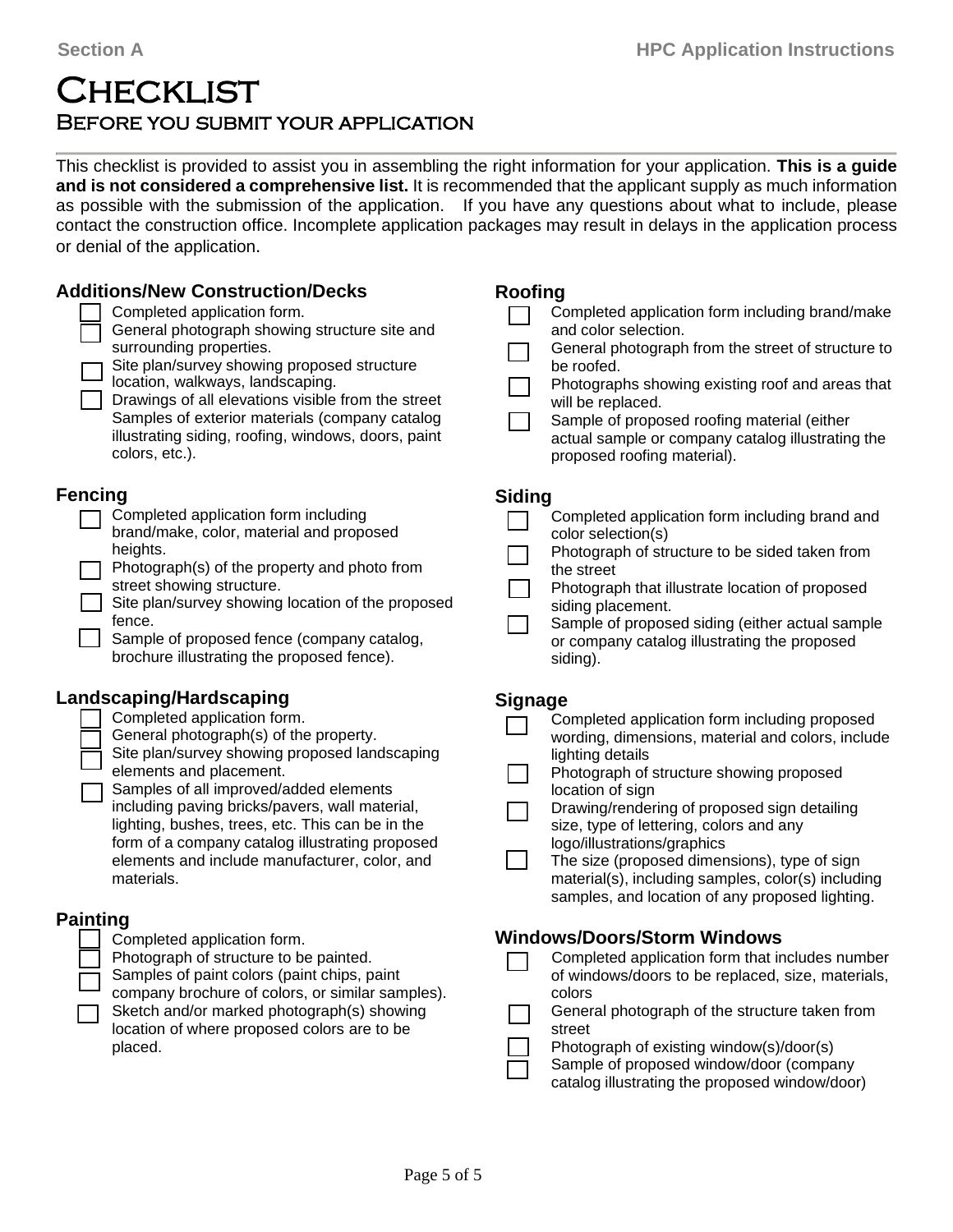| This Area for Code Enforcement Office Use ONLY: | <b>Application Received:</b> |  |
|-------------------------------------------------|------------------------------|--|
| <b>HPC Meeting Date</b>                         | P/Z Board Meeting:           |  |

# City of Woodbury<br>HISTORIC PRESERVATION COMMISSION **HISTORIC PRESERVATION COMMISSION**

### Application for Certificate of Appropriateness

Applications must be submitted to the Woodbury Code Enforcement Office no later than **THE FIRST DAY OF THE MONTH** by **3:00 p.m.** to be heard at that month's regular meeting. Submit original application. Attach any exhibits, pictures, drawings, and/or brochures to original application. Applicants are asked to bring any large or oversized samples with them to the HPC meeting. Please **print** all information clearly**.**

#### **Address of Property**

|     | Applicant Name<br>(owner or authorized representative)                                                                      |                      |  |
|-----|-----------------------------------------------------------------------------------------------------------------------------|----------------------|--|
|     | Address No. Street                                                                                                          |                      |  |
|     |                                                                                                                             | State <b>Zip Zip</b> |  |
|     |                                                                                                                             |                      |  |
|     | Email <u>Executive Communication</u> Construction and Communication Communication Communication Communication Communication |                      |  |
|     |                                                                                                                             |                      |  |
|     |                                                                                                                             |                      |  |
| No. | <b>Street</b>                                                                                                               |                      |  |
|     |                                                                                                                             |                      |  |
|     |                                                                                                                             |                      |  |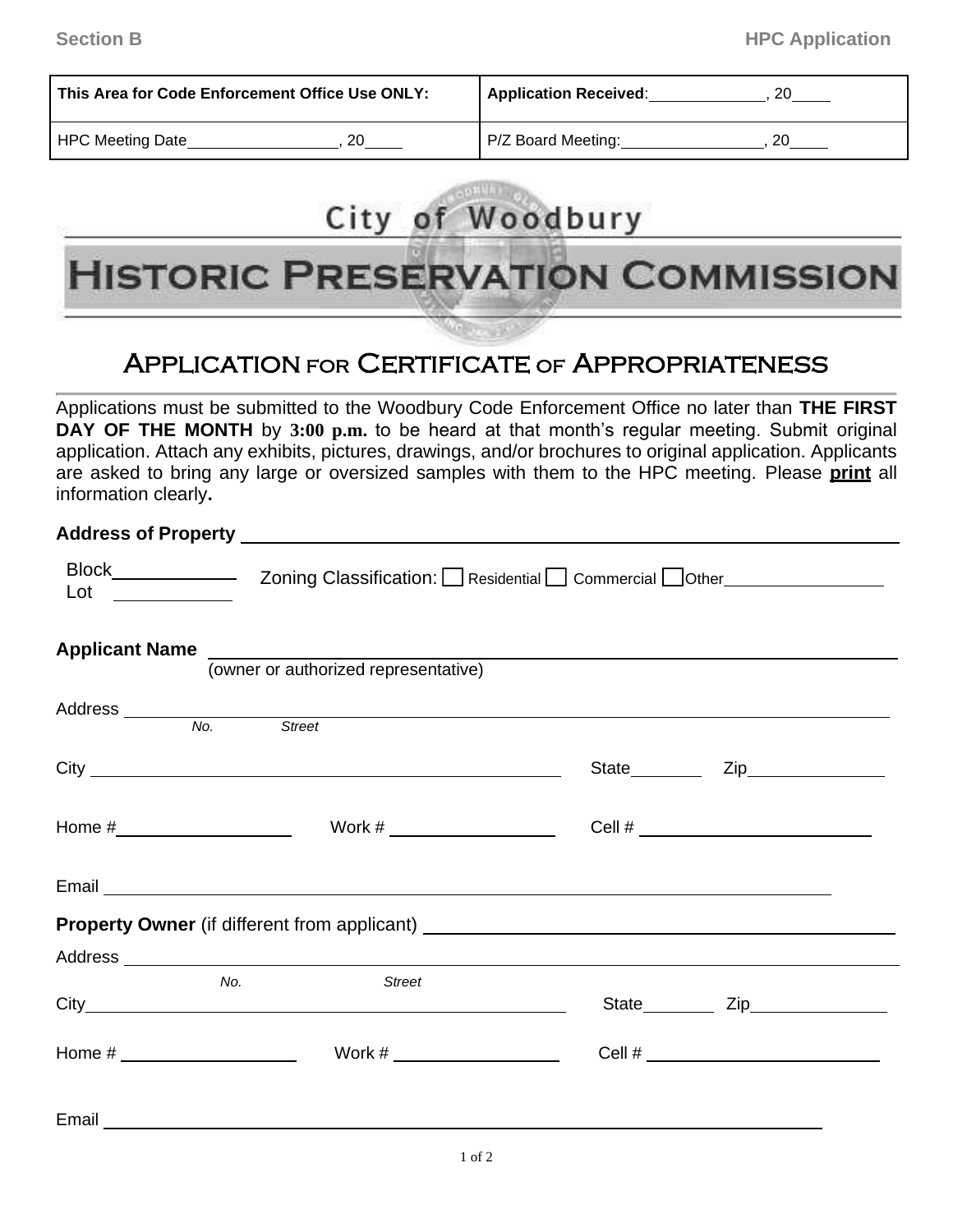|                                          | <b>HPC Application</b>                                                                                                                                                                                                                                                                                                                                                                                                                                                                                                     |
|------------------------------------------|----------------------------------------------------------------------------------------------------------------------------------------------------------------------------------------------------------------------------------------------------------------------------------------------------------------------------------------------------------------------------------------------------------------------------------------------------------------------------------------------------------------------------|
|                                          |                                                                                                                                                                                                                                                                                                                                                                                                                                                                                                                            |
|                                          |                                                                                                                                                                                                                                                                                                                                                                                                                                                                                                                            |
| Business #______________________         |                                                                                                                                                                                                                                                                                                                                                                                                                                                                                                                            |
|                                          |                                                                                                                                                                                                                                                                                                                                                                                                                                                                                                                            |
| Detailed description of proposed changes |                                                                                                                                                                                                                                                                                                                                                                                                                                                                                                                            |
|                                          |                                                                                                                                                                                                                                                                                                                                                                                                                                                                                                                            |
|                                          |                                                                                                                                                                                                                                                                                                                                                                                                                                                                                                                            |
|                                          |                                                                                                                                                                                                                                                                                                                                                                                                                                                                                                                            |
|                                          |                                                                                                                                                                                                                                                                                                                                                                                                                                                                                                                            |
|                                          |                                                                                                                                                                                                                                                                                                                                                                                                                                                                                                                            |
|                                          |                                                                                                                                                                                                                                                                                                                                                                                                                                                                                                                            |
|                                          |                                                                                                                                                                                                                                                                                                                                                                                                                                                                                                                            |
|                                          |                                                                                                                                                                                                                                                                                                                                                                                                                                                                                                                            |
|                                          |                                                                                                                                                                                                                                                                                                                                                                                                                                                                                                                            |
|                                          |                                                                                                                                                                                                                                                                                                                                                                                                                                                                                                                            |
|                                          |                                                                                                                                                                                                                                                                                                                                                                                                                                                                                                                            |
|                                          |                                                                                                                                                                                                                                                                                                                                                                                                                                                                                                                            |
|                                          |                                                                                                                                                                                                                                                                                                                                                                                                                                                                                                                            |
|                                          |                                                                                                                                                                                                                                                                                                                                                                                                                                                                                                                            |
|                                          | Business Owner's Name <b>contract the contract of the contract of the contract of the contract of the contract of the contract of the contract of the contract of the contract of the contract of the contract of the contract o</b><br>Cell # ______________________<br>Check if application includes attached document(s) with further description.<br>Check if application includes attached document(s) with further reasons for change.<br>Check if application includes attached document(s) with further materials. |

| I hereby certify that I am the $\Box$ owner or $\Box$ agent/representative for owner of |  |  |
|-----------------------------------------------------------------------------------------|--|--|
| record, and that I am authorized to make this application.                              |  |  |

*Name (Please Print Clearly)* 

*Date*

*Signature of Applicant*  I I I --------------------------------------------------1

| PLEASE SUBMIT PAGE 5 SECTION A WITH APPLICATION |
|-------------------------------------------------|
|                                                 |

\_\_\_\_\_\_\_\_\_\_\_\_\_\_\_\_\_\_\_\_\_\_\_\_\_\_\_\_\_\_\_\_\_\_\_\_\_\_\_\_\_\_\_\_\_\_\_\_\_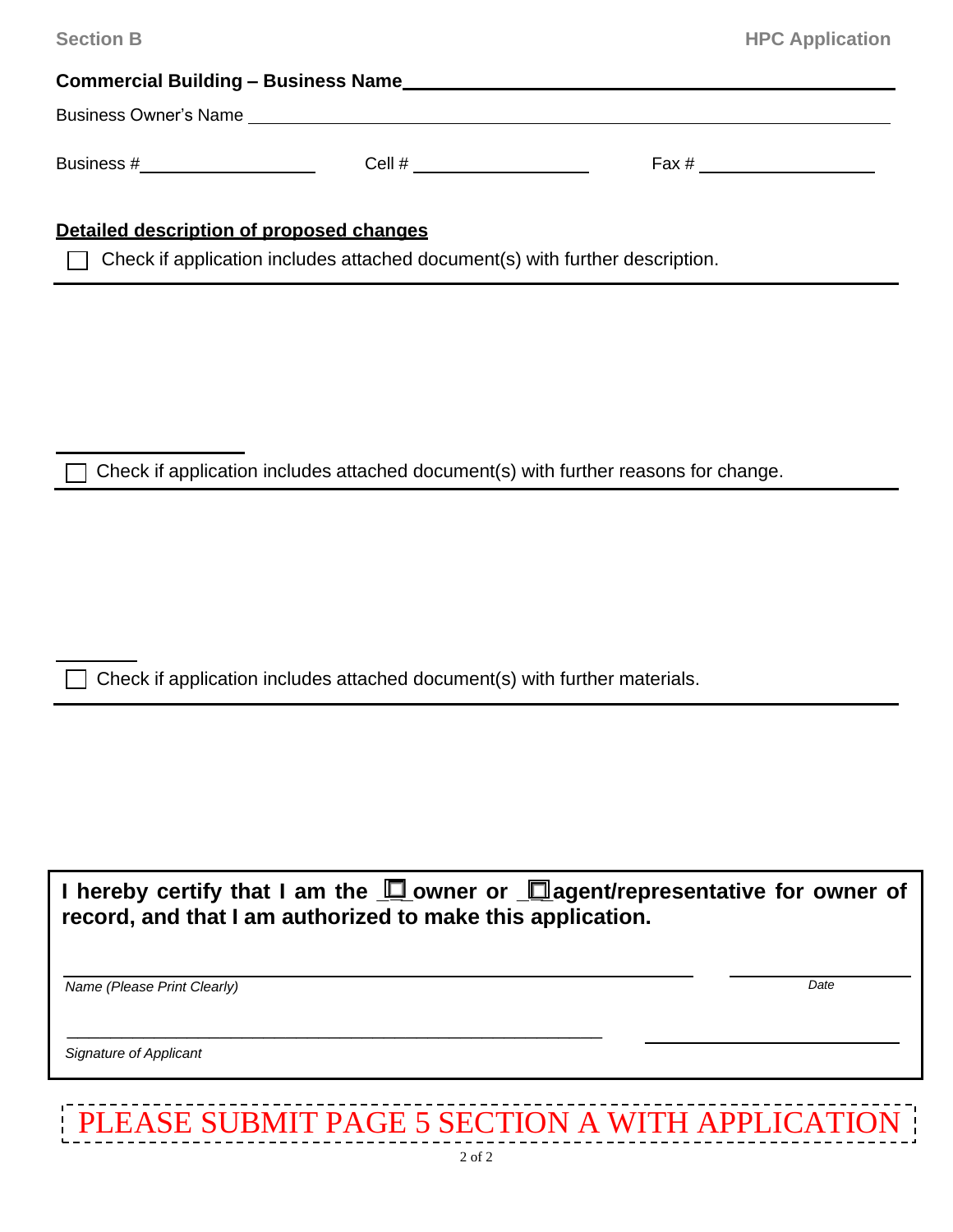## PHOTOGRAGHS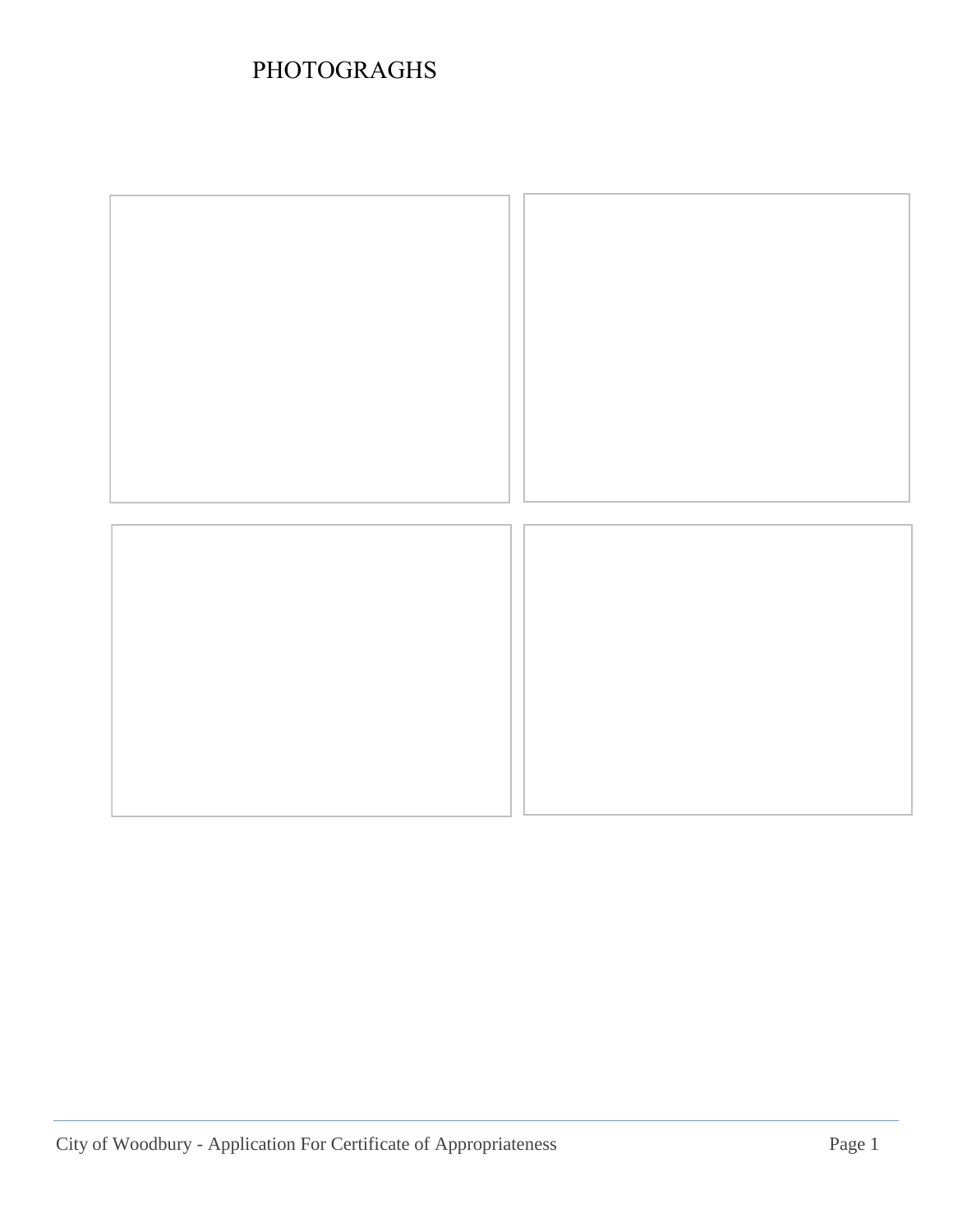## ADDITIONAL PHOTOGRAPHS